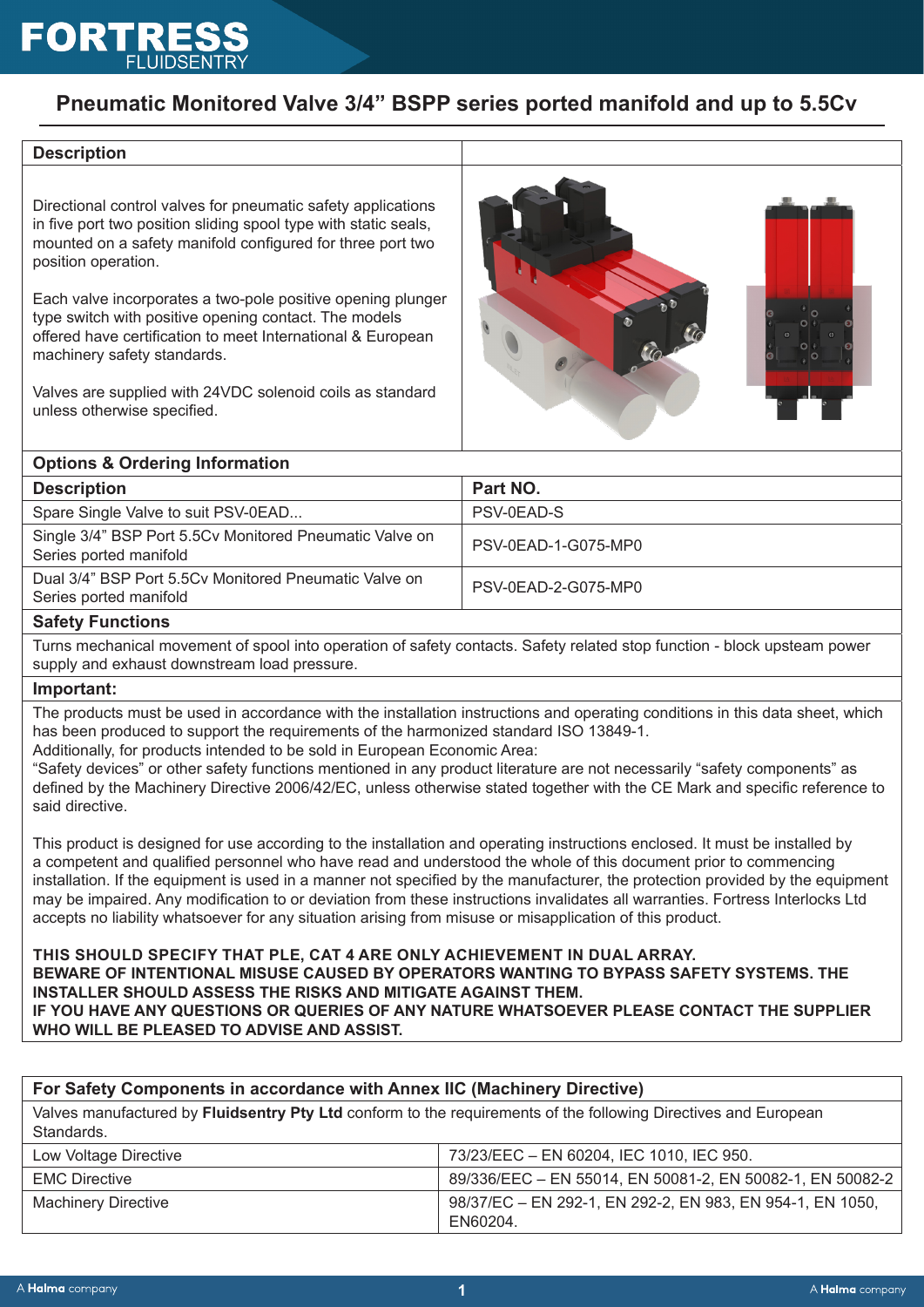# **Operating Instructions: Specifications**

| <b>Valve Specifications</b>        |                                                               |  |
|------------------------------------|---------------------------------------------------------------|--|
| <b>Materials</b>                   |                                                               |  |
| Main body, extension housing       | Aluminium                                                     |  |
| Pilot housing                      | Plastic                                                       |  |
| Spool                              | Aluminium                                                     |  |
| Return spring                      | <b>Steel</b>                                                  |  |
| Seals                              | Nitrile Rubber                                                |  |
| <b>Screws</b>                      | Cap Screws                                                    |  |
| Lubricant                          | <b>Diamond Grease</b>                                         |  |
| <b>Switch</b>                      |                                                               |  |
| <b>Type</b>                        | Plunger                                                       |  |
| Contacts                           | 1 x Normally Closed (Safety Contact)                          |  |
|                                    | 1 x Normally Open (Non Safe Contact)                          |  |
| Approvals                          | EN 1088, EN 60947-5-1, EN 292, EN 60204-1                     |  |
| <b>Max Current Rating</b>          |                                                               |  |
| Max Voltage Rating                 |                                                               |  |
| <b>Torque</b>                      |                                                               |  |
| PSV-0EAD                           | 2.8 Nm                                                        |  |
| <b>Solenoid</b>                    |                                                               |  |
| Voltages Available                 | 24vdc (standard) / (alternative types available. Contact rep) |  |
| Power Consumption DC               | 1.8W (24V) - (2.04W with surge suppression)                   |  |
| Features                           | Indicator light and surge suppression                         |  |
| Allowable Voltage                  | -15%to + 10% Rated Voltage                                    |  |
| <b>AC Power Voltages</b>           | Inrush: 5.6VA / 50Hz 5.0VA / 60Hz                             |  |
|                                    | Holding: 3.4VA (2.1W) 50Hz, 2.3VA (1.5W) 60Hz                 |  |
| <b>Performance</b>                 |                                                               |  |
| Valve working pressure range       | 250 - 1000 kPa                                                |  |
| Port connection                    | 3/4" BSPP                                                     |  |
| Medium                             | Compressed air filtered to 5 micron and/or lubricated         |  |
| Operating temperature range        | Max +50 Celsius                                               |  |
| Cv (flow factor)                   | $P$ to A 5.5                                                  |  |
| <b>Maximum Operating Frequency</b> | 5Hz                                                           |  |
| <b>Activation time</b>             | 25 Milliseconds                                               |  |
| Deactivation time                  | 110 Milliseconds                                              |  |
| <b>Rating</b>                      |                                                               |  |
| Protection                         | IP 62                                                         |  |
| <b>Approvals</b>                   |                                                               |  |
| Low Voltage Directive              | File No: R 9250033                                            |  |
| <b>EMC Directive</b>               | File No: H/EMC 95000251-3                                     |  |
| <b>Machinery Directives</b>        | 98/37/EC - EN 292-1, EN 292-2, EN 983, EN 954-1, EN           |  |
|                                    | 1050                                                          |  |
| <b>Manual</b>                      |                                                               |  |
| <b>Manual Override</b>             | Disabled Internally                                           |  |
| <b>Silencers</b>                   |                                                               |  |
| <b>Pilot Exhaust</b>               | 1/8" BSP                                                      |  |
| Main Exhaust                       | 3/4" BSP                                                      |  |
| <b>ISO 13849-1 Data</b>            |                                                               |  |
| Performance Level                  | PLe and category 4                                            |  |
| <b>B10d</b>                        | 1,000,000 cycles                                              |  |
| Vibration                          | Vibration in line with spool axis < 5g                        |  |

Г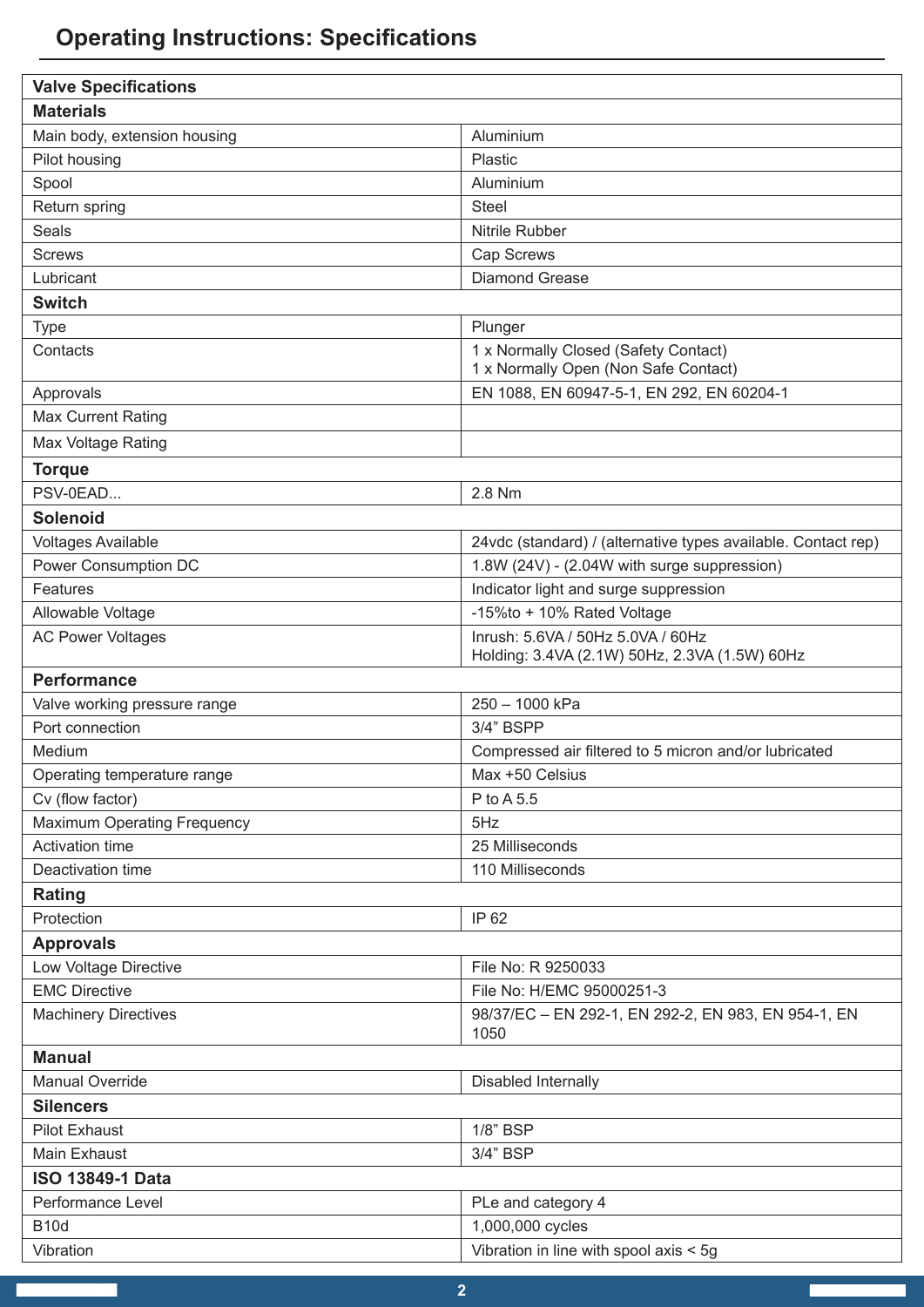# **Operating Instructions: Specifications**

### **Figure 1: Wiring Diagram - Pneumatic Connection Example**



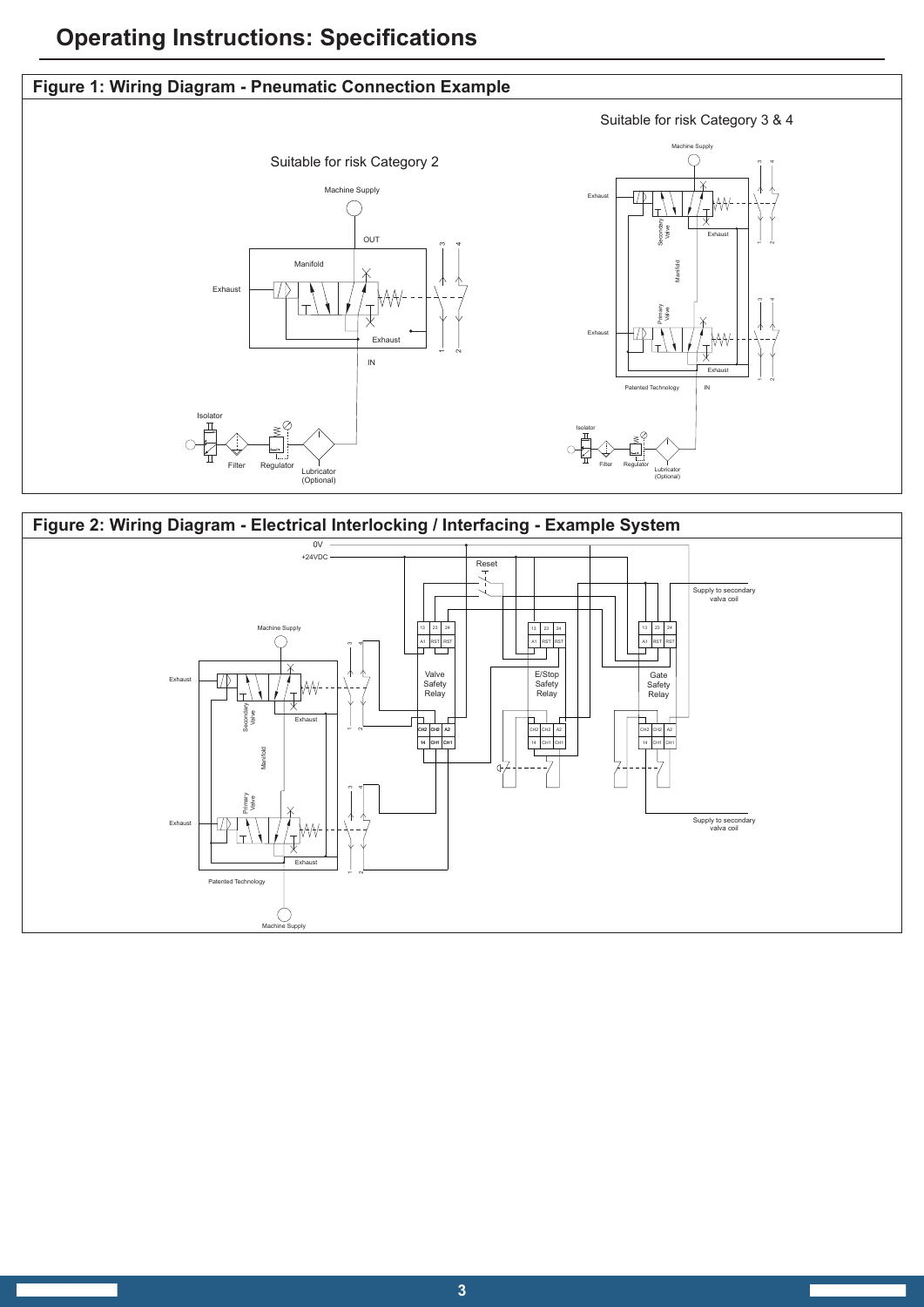# **Operating Instructions: Specifications**